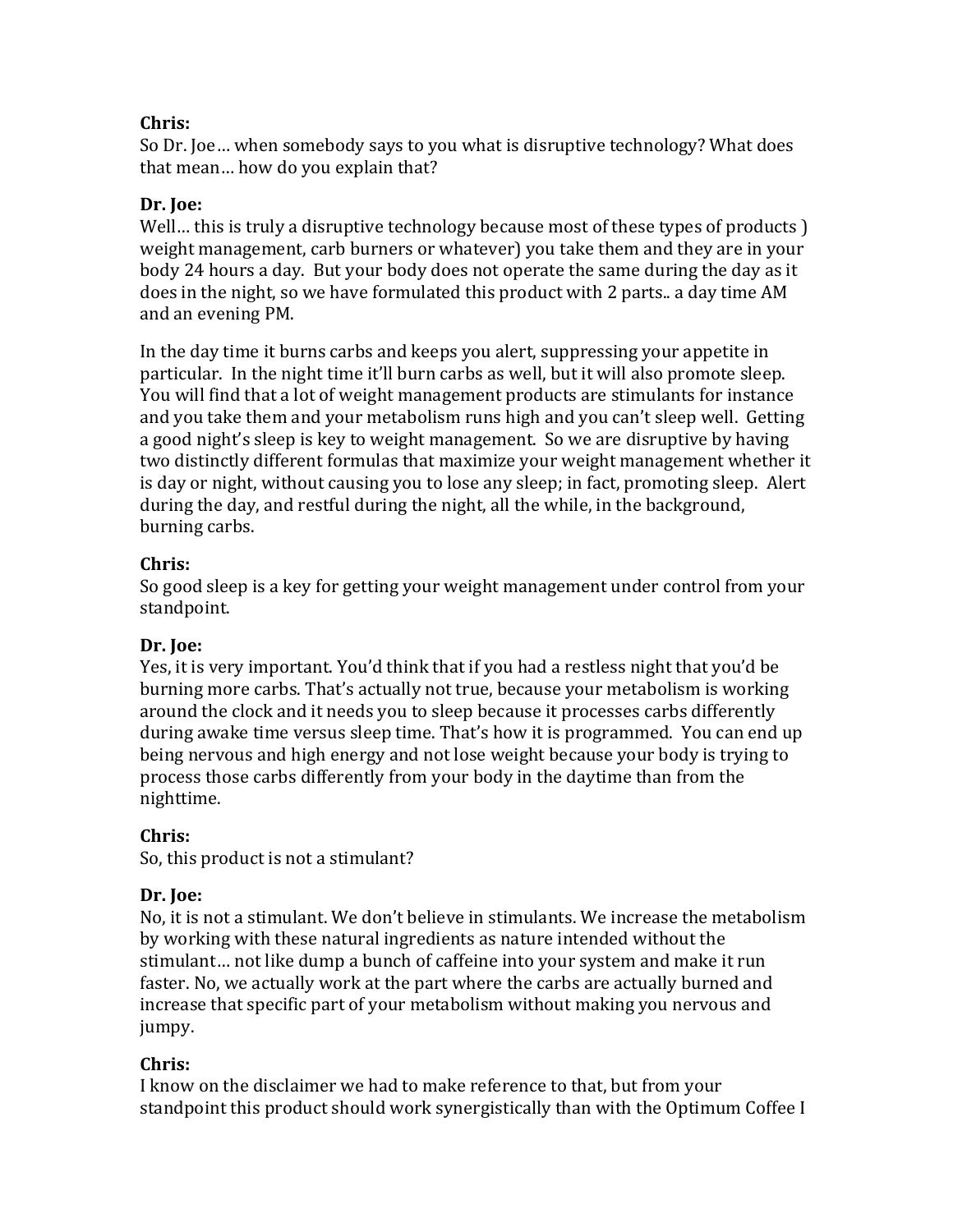would imagine because our coffee has half the caffeine of a normal cup of coffee so even our Optimum Coffee doesn't stimulate like a normal caffeinated drink for sure, but do you think there's a good synergy between these products working together?

# Dr. **Joe:**

There is a very good synergy of these products working with the Optimum Coffee product because we looked at the ingredients and how it works, then formulated the product to fill the little gaps in there so that you have a much more robust weight management system.

# **Chris:**

So... in other words this product will work on its own as a standalone, but when you combine it with another product inside the company's portfolio you can maximize your weight management as a result of filling the gaps of how each product might work more synergistically together. You would say, hey do it with our product alone but if you want to use it with any of our other products you will have the best 1-2 punch you've seen to fill the gaps in your nutrition cycle to lose weight. Is that kind of a way that you'd describe it?

# **Dr. Joe:**

That is right, that is our task, to have a product that is synergistic with the Optimum Coffee product. But there are people, for one reason or another, who do not drink coffee. So now they have an option: if they like coffee they can take it with that, it can be a great one-two punch; if they don't take coffee they can take It on its own and they'll see a great effect also.

# **Chris:**

Can you describe then what you would describe as the skeleton key?

# **Dr. Joe:**

Yes, we have a formula inside these two day/night formulas that is a basic metabolic key that regulates specific parts of carbohydrates metabolism. It is unique that we developed it exclusively for Valentus products. No one else has this product and is unlike any other products we've created. It is its own unique formula.

# **Chris:**

So when we talk about 15 years of research has led to the science of a far deeper understanding of how specific extracts of fruits and vegetables interact with each other to create a far more powerful combination formula...can you explain how the interplay technology will work to help weight management?

# Dr. **Joe:**

Managing the sugar and fat in your body, these 3 ingredients... look at it as a door in which carbs enter and exit your cells. One of the ingredients knocks on the door and says "hello". Another of the ingredients opens the door. And the third ingredient escorts the fat and sugar through it. So they work together to have a single effect and it is so much more optimized. Other ingredients that you'll find in other products, they might have a weight loss/weight management aspect to them, but it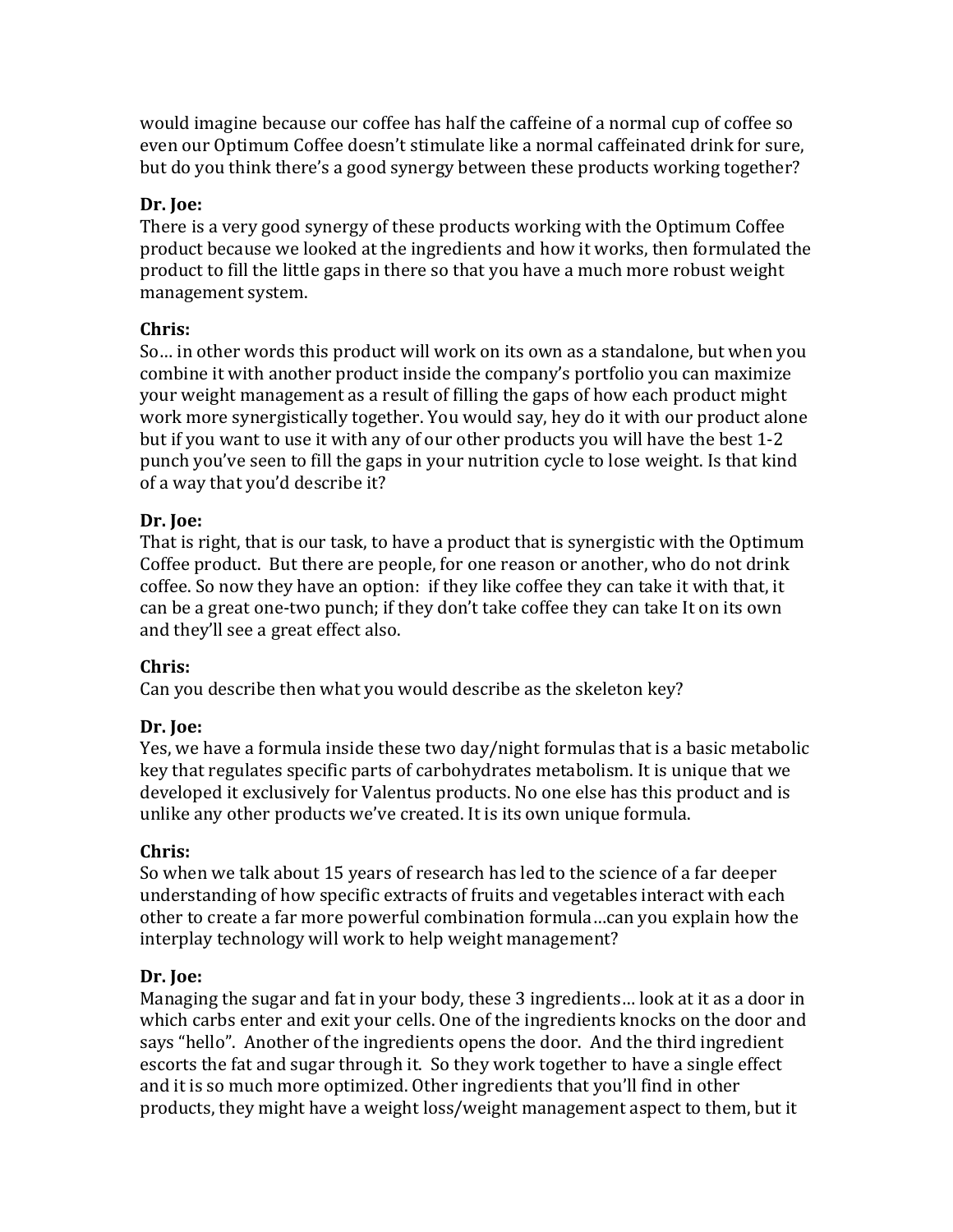is liking trying to push that door open but the door is locked. They might get a little sugar and carbs through there, but very inefficiently. We actually know how to lock and unlock the doorways throughout your body. Our team are not just chemists, we are physiologists and plant scientists. We understand human and mammal metabolism, then we take that along with our plant science know how ... we see what the body needs, and how these plant components help with that.

Humans were meant to live in this world and co-exist with plants for each of our benefit and so we think that the solutions to many of our health issues are found in the plant world. That is, a lack of certain plant compounds in our diet. That is our mission: to bring these natural plant compounds to the market place so people can take advantage of our knowledge, and get their bodies back on track.

### **Chris:**

That's amazing. I think that you just gave us a really good direction with this idea of a locked door. You know for the layperson, the average person. You know we try to create in marketing a curiosity and sometimes science can keep you from actually understanding, approaching the topics, so I think let's just try to go over that one more time.

Most weight loss products don't know how to unlock a door, open it, and walk through it. That's what you just said. I love that analogy. So, what this product does... it has been created by a group of scientists that are plant scientists and physiologists, people who understand how things are put together and why they work as well as they do. You've created a synergistic formula that actually covers the three steps completely which is opening the door to weight loss and burning carbs, walking in that door because now it's open, and continuing that journey while you are sleeping which is the last step. You open the door, you've got a locked door, you find a way to open it, you walk through it, and it gets you to your bed and you go to sleep and you continue the journey. So it's a cycle.

### Dr. Ioe:

Yes, that is true and the doors that you use in the day and the doors that your body uses at night are different. That is another key issue.

## **Chris:**

When you're sleeping you're not closing the door in your day is what you are saying. So your body is still efficiently doing things, it's rebuilding, it's reclaiming cells... the things that are going on while you are sleeping are just as important as while you are up and awake during the day.

## Dr. **Joe:**

Surely so, if not more so. Because, you are not as active but your body is continually metabolizing to operate. A lot of people think that for instance fat, they think that it just sits there until they need it for energy, or they get rid of it for weight loss. But that is not true.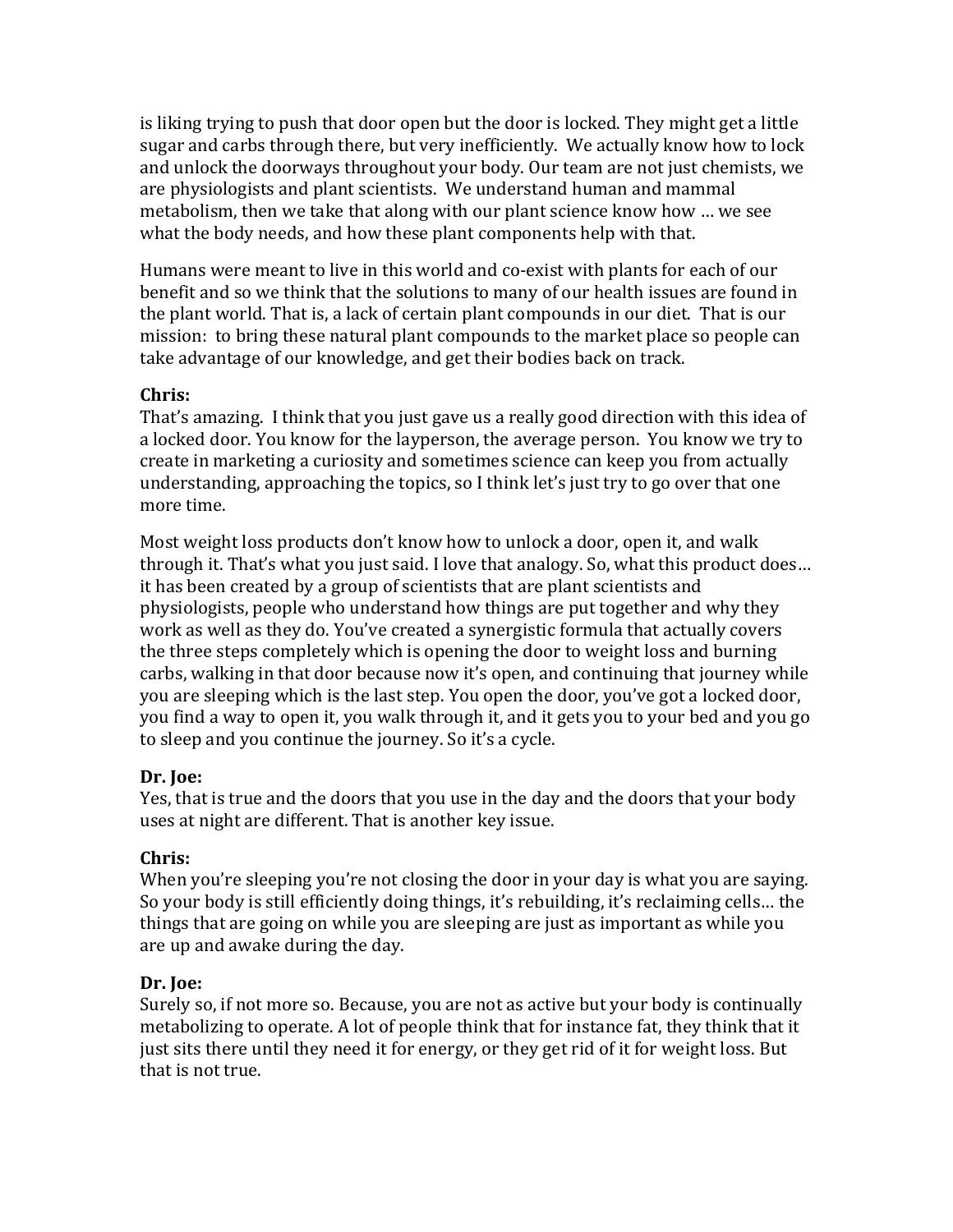Fat cells are constantly cycling fat and sugar throughout your body. Fat is entering your fat tissue and is leaving all the time. It's in flux constantly so we manage that. We don't just you know scoop out fat from the fat cells, it's a constant flow, we work with this normal system so that we have, we try to get more leaving than entering and the net result is the loss in fat tissue.

### **Chris:**

So when you talk about carb burner, that's sugar to me, and starches eventually all turns to sugar, most carbohydrates turn to simple sugar and then those calories, you have to burn them off, where's the fat component of this product? Like when you think about somebody that does maybe have more of a fatty diet, that's not a carbohydrate, so how does this effect fat then, say fat that you have in your diet?

### Dr. **Joe:**

Sugars (carbs) are stored as fat. So you take sugars and you burn them, you burn those carbs and those that aren't burned, they are disassembled and put together in just a little bit more of a compact form and that is what fat is, it's triglycerides. So glucose and fat are almost like one form of the other. Fat is the storage type of energy, so you take fat and it's reassembled back into sugar and then it is burnt. Or if it is stored sugar it is taken apart and then reassembled into fat molecules. Fat is a way to store high energy... it's like 2  $\frac{1}{2}$  times more energy in fat than there is in sugar, because it is a compact and compressed form of sugar.

## **Chris:**

Okay, well that makes sense, you've laid it all together because we are talking about people saying I need to lose fat and then they look at their diet and it's full of sugar and so the addiction to sugar is part of what we are doing with this product is we're starting to help them burn those carbs which is the excess sugar that they've had in a form of carbohydrates that eventually turns into fat. So this cycle, we're going to paint a picture... I think that the image that we're putting together for our marketing strategy is this door and closing door concept of 24 hours for 7 days a week ... you're walking through a door that was locked, to open it up to walk through it to eventually close it and lock it so that you can get a good night's sleep and this product synergistically using this disruptive technology works 24 hours a day to help you break the skeleton key of what your body needs to make it work. There you go, I just gave you a marketing fun little pitch. To me, I think it works. What do you think of that concept of painting that picture?

## Dr. **Joe:**

I think that people will get that.

### **Chris:**

They'll get it for sure. Here's a question... what is the term, because you say that it's nutraceutical. So what does the term nutraceutical mean?

## **Dr. Joe:**

Well, it is basically a supplement that is focused on your nutrition so it's like not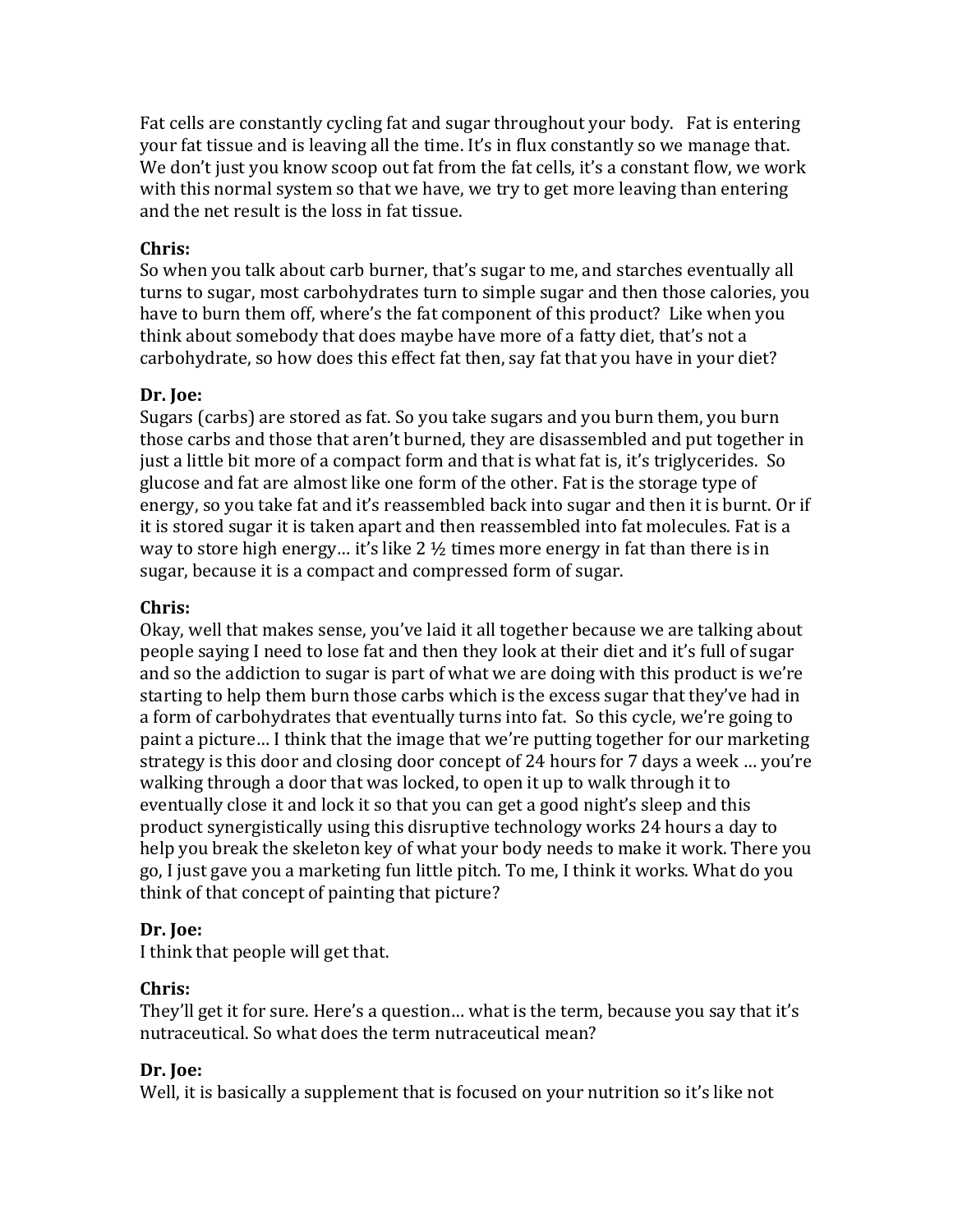pharmaceutical not a prescription drug and not either is it a plain supplement, you know like vitamins are a supplement. It is a supplement that has nutritional impact. The term was coined a couple of decades ago... nutraceutical. And I don't know if people will understand that or not, it is a very focused, very effective supplement... instead of just like taking iron or taking any other vitamin like chondroitin for your ioints. It's more specifically formulated to be highly functional.

## **Chris:**

So, if I'm taking a vitamin C tablet is that a nutraceutical?

## Dr. **Joe:**

No

## **Chris:**

Ok, so it's a supplement that's very focused and is an effective supplement that is more nutritional in nature rather than just as a vitamin. So. there is a difference between vitamins and nutraceuticals then, is that what you are saying?

## **Dr. Joe:**

Yes, vitamins are,... first of all vitamins are, they are a broad class not like a single compound not like elements like iron or calcium. Vitamin C is a ascorbic acid, is quite a large molecule, it has 2 or 3 functions in the body, supports the immune system and I would say that a nutraceutical is a step above that as far as the functionality end in helping with nutrition,... so you go like nutraceutical on top and then vitamins and then minerals in the order of their powerfulness, their functionality and their target.

## **Chris:**

So, our 24/7 Carb Burner is a nutraceutical and not a vitamin.

## Dr. Ioe:

Yes, it's a nutraceutical.. it is not a vitamin.

## **Chris:**

Ok, so ... are you familiar with our Prevail MAX product by the way?

## Dr. **Joe:**

Yes

## **Chris:**

SO, the Prevail MAX has trace minerals inside it. Do you think synergistically that these products will work really well with the Prevail MAX product?

## Dr. **Joe:**

Yeah, I do, I'd say .. it doesn't double but it increases 160% of the functionality. I mean, I applaud these trace minerals being in there..

## **Chris:**

So, when we think about this from a member standpoint, we offer a loyalty program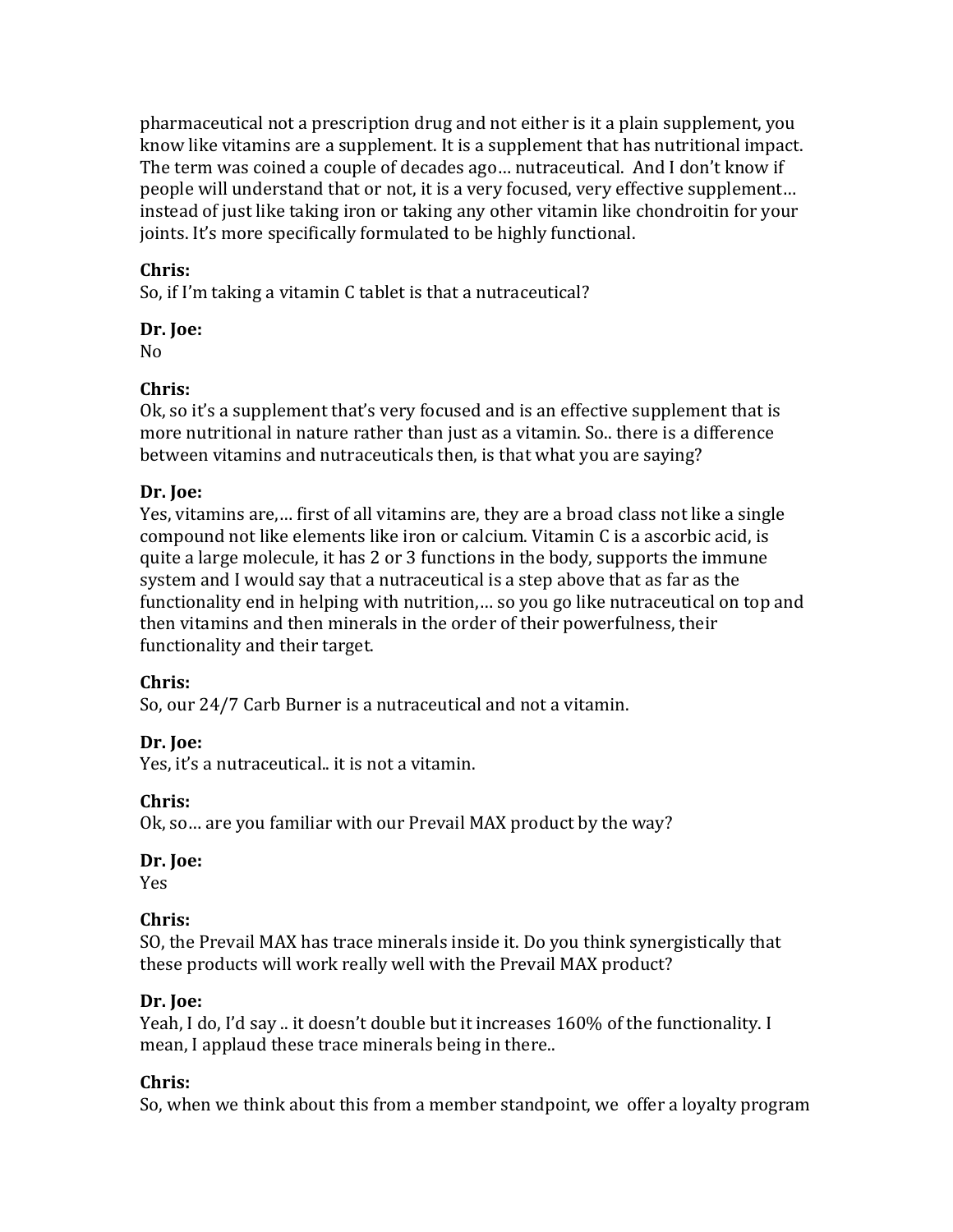where we give members an option to buy 3 items in a month while building teams. Do you think the SlimRoast Optimum Coffee, the 24/7 Carb Burner and the MAX will be a great threesome.?

### Dr. **Joe:**

For sure! Yes,

## **Chris:**

Right on, so if your goal is to get total control of your weight management and your health these products can give you a 24 hours a day 7 days a week system working for you to get your health in check. I just love the synergy that we are talking about here. 

## Dr. Ioe:

I like to look at products, develop products that are complete and work on your body's system as it was meant to function, it's one of the reasons I like to say weight management rather than weight loss or fat loss. Weight Management to get your body optimized and you will lose weight if you are overweight. Let's get your metabolism optimized, which it should be. Some of these products, these components that we have in there, we just don't get enough in our diet. It's not like this is a magic bullet, they are essential for your health and in another era before the 90's these actually would have been classified as vitamins, these functional compounds, and I like to look at this as a system. So I like to explain about how your body works in carbohydrate management, why are we over weight, why do we have these issues, so that is why we are focusing on working with your metabolism and having your metabolism in your body balanced and the result in that you will lose weight. So, you should take these even if you are not overweight.

### **Chris:**

That is a great Segway to a great question ,... so I've reached my weight should I continue to take the product?

## Dr. **Joe:**

You absolutely should because you reached your weight because your body became more balanced, your metabolism became more balanced and you need to stay in balance, this product doesn't just shed fat indiscriminately and it does it in a balanced method, it works with your body it manages several of the points in your metabolism in balance and you need to stay in balance.

Also you can look at it as a vitamin, let's say a bad case.. let's say you had scurvy and you took vitamin C due to the scurvy. You don't stop taking vitamin C once you're healed. You need to stay on that vitamin C to keep you in that good condition. So, this is like that with all of the products that we've come out with here. You need to take them forever, you need them. They should be in your diet. You're just not getting enough and that's why you are taking a supplement: to supplement your diet.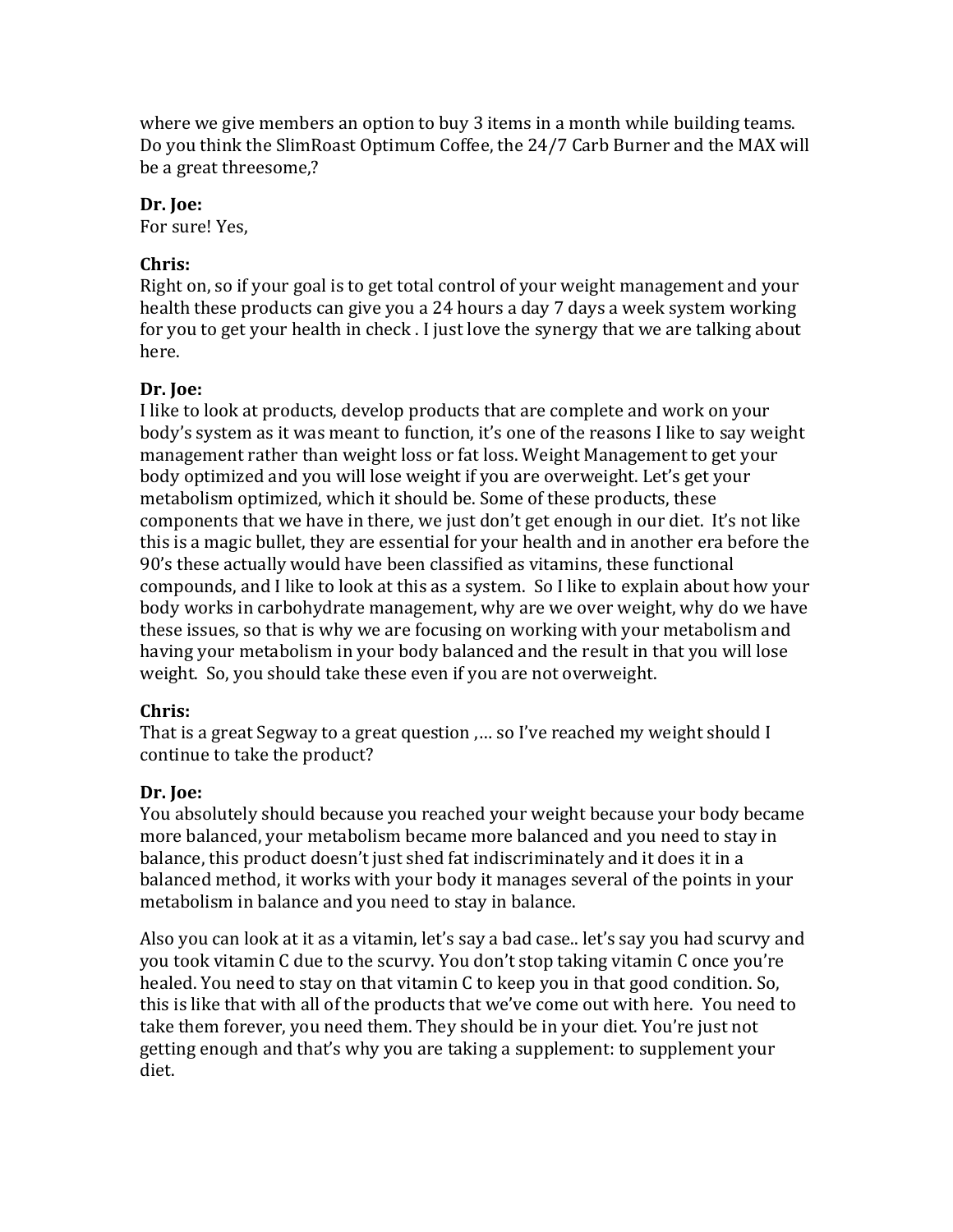## **Chris:**

Ok, so let's go back and hit on this carb burner concept that you just talked about, I think your painting a picture there that is excellent. What does it mean burning carbs?

## Dr. **Joe:**

Well, I'll tell you first that I don't like the name Carb Burner because I think it's a misleading picture, but people recognize that term and I get that, they can identify with that. Your body takes excess sugar and it stores it as fat and that sounds like a really simple system. But as I explained earlier it's a cycle. You're cycling that fat to sugar and sugar back to fat into the cells back out of the cells. It's cycling constantly and we want to manage that, and we want to manage those when they become sugar. The sugars that you need we want to push these sugar molecules into your brain where the brain can have free access to them. Your brain only lives on glucose and nothing else. It lives on glucose, it needs glucose, it needs it in the right places at the right time. So by putting those in the brain, the brain is using those for energy and that is part of the burning right there. The sugars are used up and the energy from those sugars goes into driving brain functions. Another thing that we do is we take that sugar when the sugar is available we shove that into muscles, so your muscles use that sugar in the process to maintain your muscles to build new muscle mass if you are working out and also helps with the repair of the muscles and that requires energy so... and there're other systems like your kidneys working and that, your liver, your thyroid gland these all need energy to operate. So we take this sugar and cause that sugar to go towards those directions by opening those certain doors and closing others. We can cause that free flow of sugar and fat in your body to preferentially go to these other places where the energy is used and that's what we mean by "burn". It's not just burn like it makes a lot of heat and it evaporates into the air. We're talking about extracting the energy out of sugar and using that energy to operate your body. And we don't want to, for instance, have your brain in the middle of the night, have your brain running at a hundred miles an hour. So again we get back to the AM/PM formula that we have developed ... stay away from putting sugars into your brain during the night and we have those sugars go to other parts of your body where they are used to repair and manage your tissues.

### **Chris:**

That's amazing, how does digestion help with this overall picture ... we often have leaders present to people that our company runs off of 4 platforms... good digestion, good blood flow, good brain and mental clarity, and pain relief and the byproduct of that is a healthy lifestyle that lets people manage weight better.

Would you say this is in line with what you believe?

## Dr. **Joe:**

Digestion is the process of the raw food being broken down to the usable components, you have to have good digestion in order to make these molecules available for your body for use and in the right form. So digestion starts from chewing in your mouth and right in your mouth we manage that digestion right off